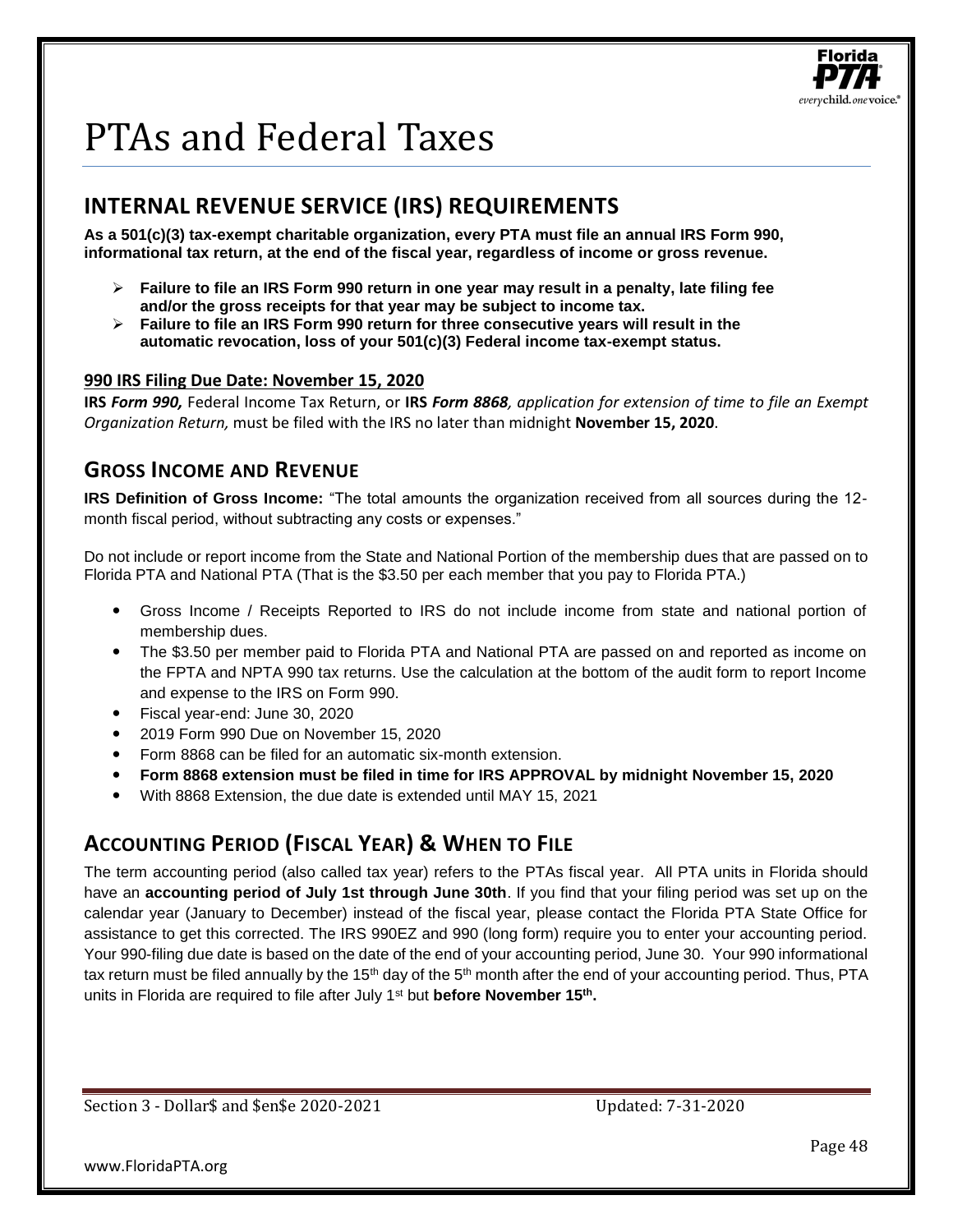

# **WHO COMPLETES 990 INCOME TAX RETURN/FILES WITH IRS?**

The CURRENT Treasurer and President as of the date of filing should ensure that the 2019 Form 990 to the IRS on Form 990, either by the current or outgoing Treasurer AFTER the annual audit as of June 30 is complete. This is so the gross revenue/income and total expenses will be reported on the IRS 990 EXACTLY as calculated and confirmed on the audit report. The bylaws state that the new Treasurer shall assume all duties AFTER the books have been audited. The audit should be conducted as soon as the bank statement as of June 30 is available, and as soon as the audit is complete, your PTA should prepare and file the 990.

# **IRS FORMS & SCHEDULES**

Following are the Form 990 Filing Requirements / Thresholds based on "normal" gross receipts. The gross receipts to report to the IRS, calculated on the audit as of June 30, 2020, determines the correct 990 form your PTA unit must file with the IRS. The Three**-Year Average of gross receipts will determine the correct Form 990 to file.**

| 990 Filing Requirements / Thresholds |                                                                                                 |  |  |
|--------------------------------------|-------------------------------------------------------------------------------------------------|--|--|
|                                      | If your PTAs normal gross receipts are:                                                         |  |  |
| 990N<br>(e-<br><b>Postcard</b>       | 3-Year Average of Receipts must be equal<br>to or less than \$50,000                            |  |  |
| 990EZ                                | 3-Year Average of Receipts must be equal<br>to or more than \$50,000 and less than<br>\$200,000 |  |  |
| 990                                  | 3-Year Average of Receipts must be equal<br>to or more than \$200,000                           |  |  |

#### **How to Calculate "Normal" Gross Receipts per the IRS:**

Tax-exempt organizations with annual gross receipts that are "normally" greater than \$50,000 are not eligible to file Form 990N (e-Postcard) and must file either Form 990EZ or Form 990 (Long Form) Calculate the three-year average of your gross receipts to determine which Form 990 to file.

Take the average of prior three years gross receipts, including the tax year you are reporting. In the example below the three-year average of gross receipts = \$52,000

Even though gross receipts dropped below \$50,000 in the last two years they are still required to file Form 990EZ rather than 990N since the three-year average of gross receipts is greater than \$50,000.

#### **2017-18 Gross Receipts: \$75,000**

**2018-19 Gross Receipts: \$39,000**

#### **2019-20 Gross Receipts: \$42,000**

**Three-Year Average / Normal Gross Receipts = \$52,000. Must File 2019 Form 990EZ**

Section 3 - Dollar\$ and \$en\$e 2020-2021 Updated: 7-31-2020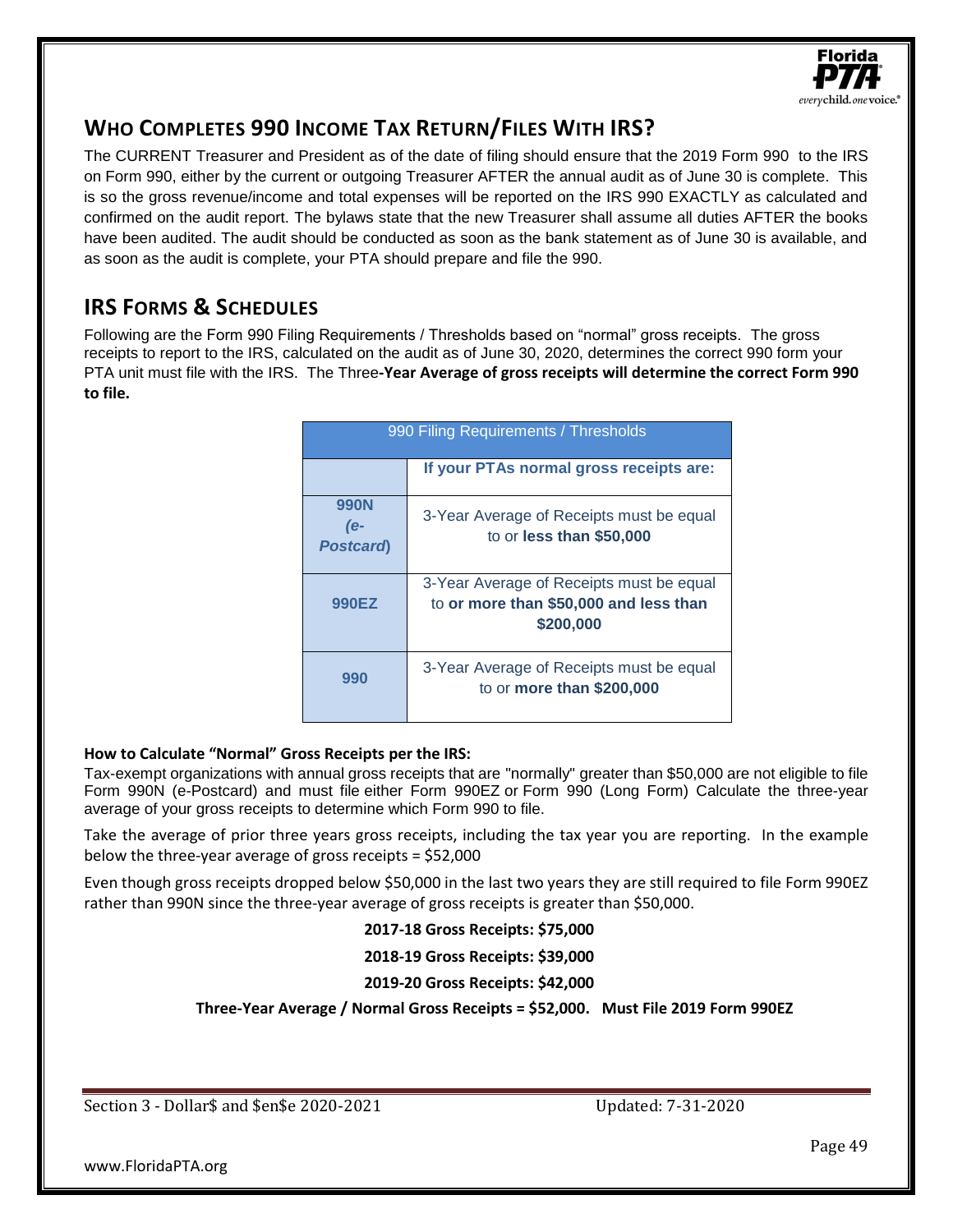

# **Filing Form 990 (Long Form)**

The CPA, who serves the Florida PTA, recommends that a PTA with gross receipts exceeding \$200,000 should obtain the services of a professional accountant or CPA to file Form 990(long form) with the required schedules.

# **2019 990EZ Filing Information**

Please refer to the 990EZ Step-By-Step Filing Guides on the Florida PTA website. This information is intended to supplement, and not replace the Internal Revenue Service's instructions for filing Form 990EZ. IRS 990 Series Forms and IRS Instructions to file form 990EZ can be obtained through this link:

**http://www.irs.gov/uac/Current-Form-990-Series-Forms-and-Instructions**

#### **The activities your unit performs and the type of fundraising you engage in determines what schedule(s) need to be filed with 990 or 990EZ. Every PTA who files a 990EZ (Short Form) or 990 (Long Form), are quired to prepare Schedule A since your association is a 501(c)(3).**

- Schedule A, Part III (Public Charity Status and Public Support) usually filed with all 990EZ and 990 forms.
- Schedule B (Schedule of Contributors if you received more than \$5,000 from any one donor)
- Schedule G (Supplemental Information Regarding Fundraising or Gaming Activities)
- Schedule M (Non-Cash Contributions) based on questions answered on the 990.
- Schedule O (Supplemental Information to Form 990)
- Form 8283 (Noncash Charitable Contributions)
- 1099-Misc (If the PTA paid a person, not a business, least \$600 for services/fees during the calendar year Contact the state officer for more information)

# **EXAMPLE: Properly Completed Header for 2019 990EZ**

|                                                        | Do not enter social security numbers on this form, as it may be made public.                                                                                             |                  | <b>Open to Public</b>                                                          |
|--------------------------------------------------------|--------------------------------------------------------------------------------------------------------------------------------------------------------------------------|------------------|--------------------------------------------------------------------------------|
| Department of the Treasury<br>Internal Revenue Service | $\blacktriangleright$ Go to www.irs.gov/Form990EZ for instructions and the latest information.                                                                           |                  | Inspection                                                                     |
|                                                        | A For the 2019 calendar year, or tax year beginning<br>JULY 1                                                                                                            | 2019, and ending | 20<br>JUNE 30<br>20                                                            |
| <b>B</b> Check if applicable:                          | C Name of organization                                                                                                                                                   |                  | D Employer identification number<br>21                                         |
| Address change                                         | PTA FLORIDA CONGRESS - EXAMPLE ELEMENTARY PTA                                                                                                                            |                  | 987654321                                                                      |
| Name change                                            | Number and street (or P.O. box if mail is not delivered to street address)<br>71                                                                                         | Room/suite       | Е<br>Telephone number                                                          |
| initial roturn                                         | 1234 Any Road                                                                                                                                                            |                  | 407-123-4678                                                                   |
| Final return/terminated                                | City or town, state or province, country, and ZIP or foreign postal code                                                                                                 |                  | <b>Group Exemption</b><br>F                                                    |
| Amended return<br>Application pending                  | Orlando, FL 32809                                                                                                                                                        |                  | 2149<br>Number $\blacktriangleright$<br>71                                     |
| <b>G</b> Accounting Method:                            | Other (specify) $\blacktriangleright$<br>$\sqrt{ }$ Cash<br>Accrual                                                                                                      |                  | H Check $\blacktriangleright$ $\sqrt{\blacksquare}$ if the organization is not |
| I Website: ►                                           |                                                                                                                                                                          |                  | required to attach Schedule B<br>71                                            |
|                                                        | J Tax-exempt status (check only one) - $\boxed{\angle}$ 501(c)(3) $\boxed{\phantom{0}}$ 501(c) (<br>$\blacktriangleleft$ (insert no.) $\blacktriangleleft$ 4947(a)(1) or | 527              | (Form 990, 990-EZ, or 990-PF).                                                 |
| K Form of organization:                                | <b>Association</b><br>$\Box$ Corporation<br>$\Box$ Other<br><b>Trust</b>                                                                                                 |                  |                                                                                |
|                                                        | L Add lines 5b, 6c, and 7b to line 9 to determine gross receipts. If gross receipts are \$200,000 or more, or if total assets                                            |                  |                                                                                |

(Part II, column (B)) are \$500,000 or more, file Form 990 instead of Form 990-EZ. . . . . . . . . . .

- A. Fiscal Year This fiscal year is the 12-month period. This year it is: Ju**ly 1, 2029, through June 30, 2020.**
- B. Check if applicable frequently used for address changes and filing amended returns.
- C. Name and address Enter **PTA Florida Congress** followed by your PTAs exact name, as shown on your bylaws
- D. Enter your **PTAs unique 9-Digit (EIN)** Federal Employer Identification Number
- E. Telephone Number use the **phone number of the officer signing the return**.
- F. Enter the Florida PTA Four-digit group exemption number **- GEN: 2149**
- G. Accounting Method: Cash PTAs should check the box marked **"Cash".**
- **H. If your PTA DID NOT receive contributions from any one source in excess of \$5,000, check NO.** If you did, complete Schedule B –provides a list of contributors. (These are donations not fundraisers)
- I. Website **Enter your PTAs website, if any.**
- J. Tax Exempt Status PTAs are **501(c)(3) organizations**; therefore, check the first box.
- K. Form of Organization: **ASSOCIATION**. PTAs exist as "unincorporated association of its members.
- L. Calculate **Gross Receipts** in the Revenue Section, add lines 5b, 6c, and 7b to line 9 and enter here.

Section 3 - Dollar\$ and \$en\$e 2020-2021 Updated: 7-31-2020

www.FloridaPTA.org

Page 50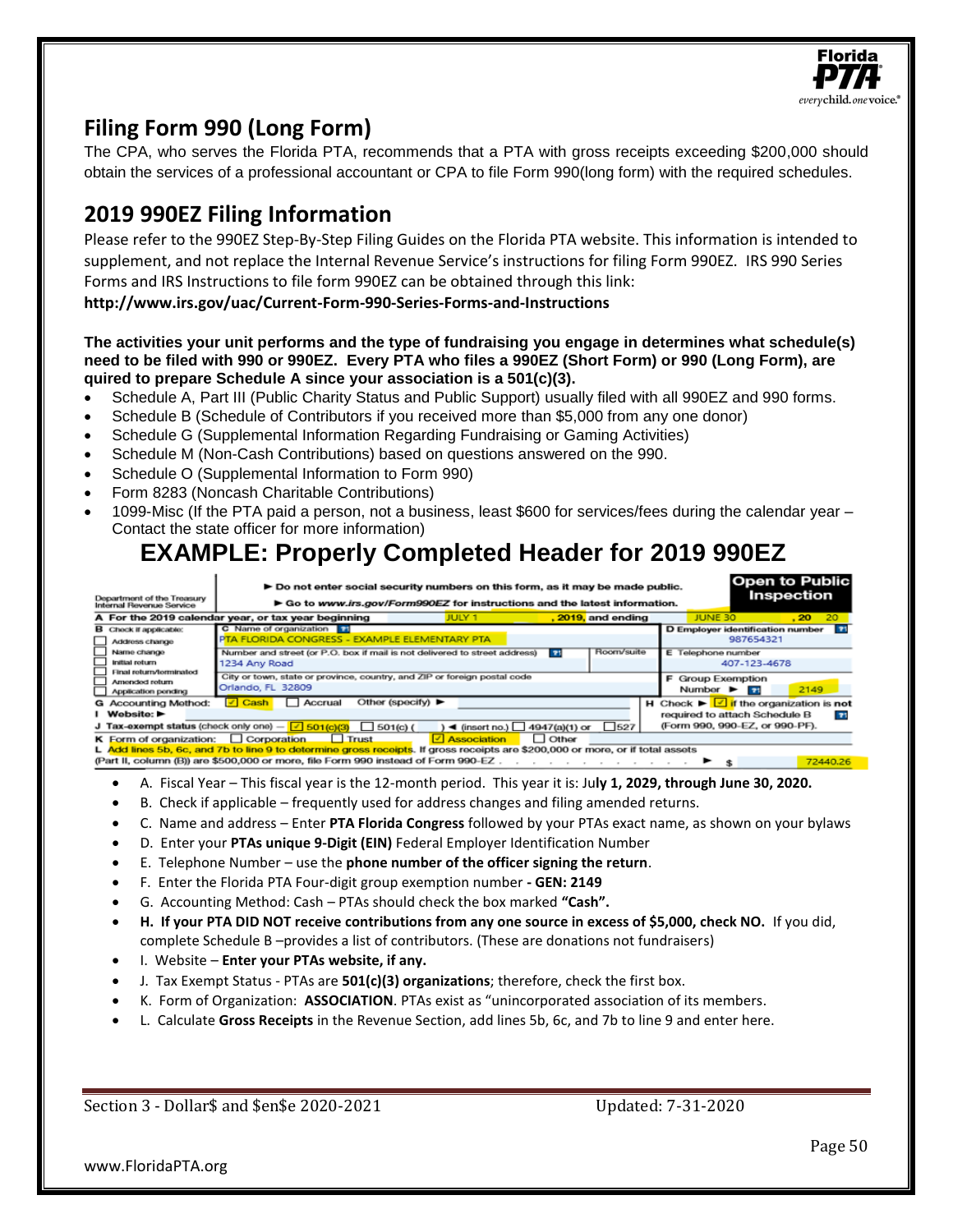|                         |        |                                                                                                                                                                                       |              | everychild.one |
|-------------------------|--------|---------------------------------------------------------------------------------------------------------------------------------------------------------------------------------------|--------------|----------------|
|                         |        | <b>EXAMPLE: Tips and Suggestions to Completed Revenue - Part I 990EZ</b>                                                                                                              |              |                |
|                         |        | L Add lines 5b, 6c, and 7b to line 9 to determine gross receipts. If gross receipts are \$200,000 or more, or if total assets                                                         |              |                |
|                         | Part I | (Part II, column (B)) are \$500,000 or more, file Form 990 instead of Form 990-EZ.<br>Revenue, Expenses, and Changes in Net Assets or Fund Balances (see the instructions for Part I) |              | 72440.26       |
|                         |        | Check if the organization used Schedule O to respond to any question in this Part $\vert \cdot \vert$ . $\vert \cdot \vert$ , $\vert \cdot \vert$ , $\vert \cdot \vert$               |              |                |
|                         |        | <b>Contributions, gifts, grants, and similar amounts received.</b>                                                                                                                    | $\mathbf{1}$ | 2135.00        |
| $\pmb{?}$               | 2      | <b>Program service revenue including government fees and contracts</b>                                                                                                                | $\mathbf{2}$ |                |
| $\pmb{?}$               | 3      |                                                                                                                                                                                       | з            | 637.50         |
| $\overline{\mathbf{r}}$ | 4      | Investment income                                                                                                                                                                     | 4            | 22.90          |
|                         | 5a     | Gross amount from sale of assets other than inventory<br>5а                                                                                                                           |              |                |
|                         | b      | 5 <b>b</b><br>Less: cost or other basis and sales expenses                                                                                                                            |              |                |
|                         | с      | Gain or (loss) from sale of assets other than inventory (subtract line 5b from line 5a).                                                                                              | 5с           |                |
|                         |        | Gaming and fundraising events:                                                                                                                                                        |              |                |
|                         | а      | Gross income from gaming (attach Schedule G if greater than                                                                                                                           |              |                |
| Revenue                 |        | 6a                                                                                                                                                                                    |              |                |
|                         | ь      | Gross income from fundraising events (not including \$<br>of contributions                                                                                                            |              |                |
|                         |        | from fundraising events reported on line 1) (attach Schedule G if the<br>sum of such gross income and contributions exceeds \$15,000).<br>32871.81                                    |              |                |
|                         |        | 6b<br>18656.17<br>6с                                                                                                                                                                  |              |                |
|                         | с<br>d | Less: direct expenses from gaming and fundraising events<br>Net income or (loss) from gaming and fundraising events (add lines 6a and 6b and subtract                                 |              |                |
|                         |        | line 6c)<br>.                                                                                                                                                                         | 6d           | 14215.64       |
|                         | 7a     | 36773.05<br>Gross sales of inventory, less returns and allowances<br>7а                                                                                                               |              |                |
|                         | b      | 14057.14<br>7b<br>Less: cost of goods sold<br>the contract of the contract of the contract of the contract of the contract of the contract of the contract of                         |              |                |
|                         | c      | Gross profit or (loss) from sales of inventory (subtract line 7b from line 7a)                                                                                                        | 7с           | 22715.91       |
|                         | 8      |                                                                                                                                                                                       | 8            |                |
|                         | 9      | Total revenue. Add lines 1, 2, 3, 4, 5c, 6d, 7c, and 8 $\ldots$ , $\ldots$ , $\ldots$ , $\ldots$ , $\blacktriangleright$                                                              | 9            | 39726.95       |

- Line 1: Report only contributions, gifts, grants and similar amounts here --**Do not report income from standard fundraisers or income from sale of inventory on this line**.
- Line 2: Program Service Revenue -- Read IRS instructions for this line. Program services are primarily those services that form the basis of a PTAs exemption Example: Income from the sale of tickets to a PTA awards dinner. **Do not report income from standard fundraisers or income from sale of inventory on this line.**
- Line 3: Enter the membership dues collected by the PTA. Report only the portion of the dues your unit gets to keep – not the portion paid to FPTA for State & National Dues.
- Line 4:  $-$  Any interest earned from sources such as a savings account, checking account, etc.
- Lines 5a, 5b, and 5c Most PTAs will not have entries on these lines (income from sale of assets)
- Line 6a: Enter gross income from gaming activities such as raffles, or other gaming activities. **If line 6a exceeds \$15,000 you are required to file Schedule G**
- Line 6b Enter the gross receipts from all standard fundraisers, such as: catalog or online sales of merchandise such as candy or candles, special events and activities such as dinners, dances, carnivals, auctions, **If line 6b is greater than \$15,000 you are required to file Schedule G**
- Line 6c Enter direct expenses from fundraising events and gaming.
- Line 6d –Calculate Net Income from fundraising events
- Line 7a Enter the gross revenue from the sale of merchandise, such as yearbooks, t-shirts, book fairs, Holiday Shop, items in the school store, uniforms, etc.
- Line 7b Enter the cost of goods sold from sales of inventory/merchandise
- Line 7c Calculate Gross profit or loss from sales of inventory
- Line 9 Calculate total revenue net receipts

Section 3 - Dollar\$ and \$en\$e 2020-2021 Updated: 7-31-2020

www.FloridaPTA.org

Florida

'oice."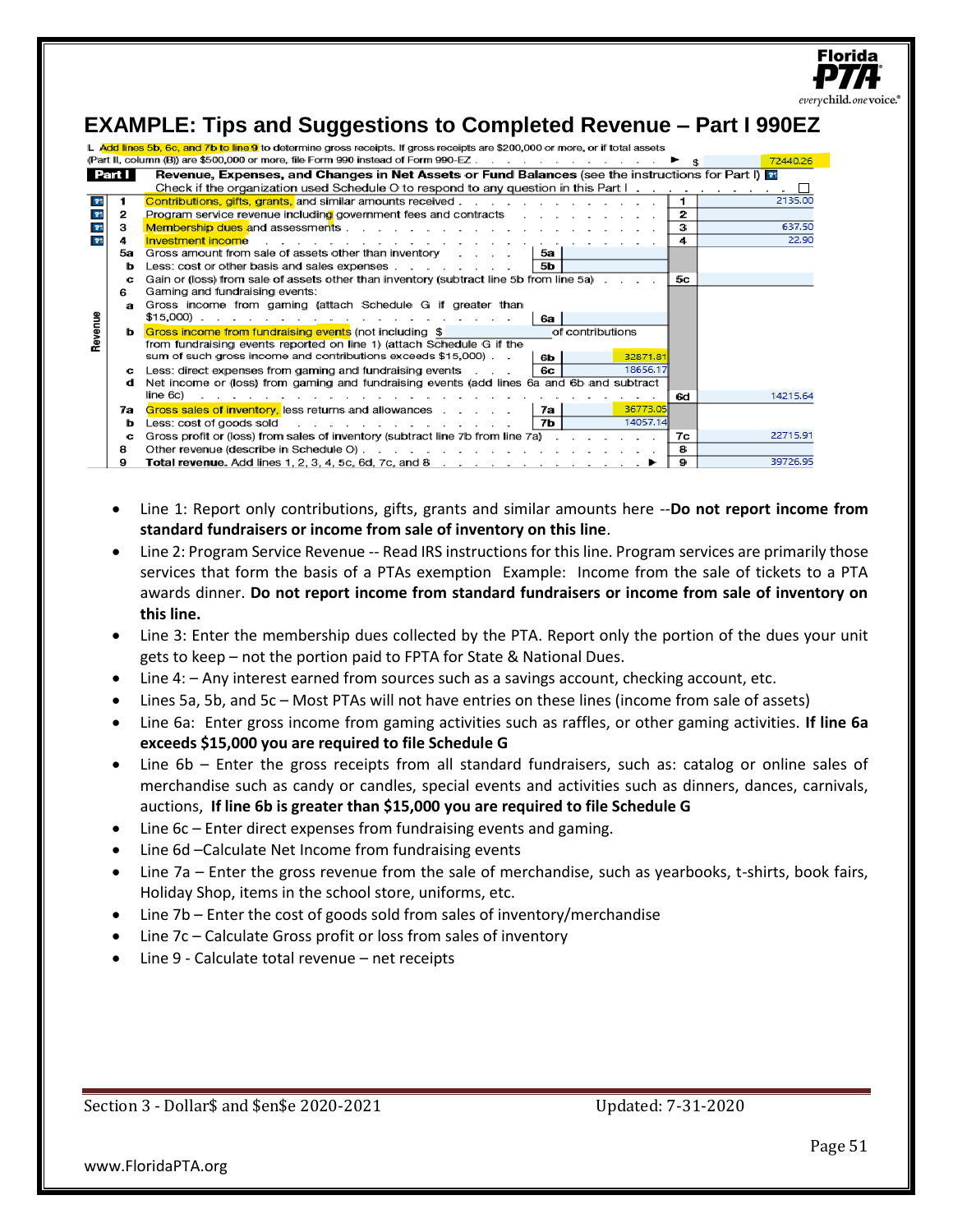

|     | Calendar year (or fiscal year beginning in) $\blacktriangleright$                                                                                                                 | (a) 2015 | (b) $2016$ | $(c)$ 2017 | $(d)$ 2018 | (e) $2019$ | $(n)$ Total |
|-----|-----------------------------------------------------------------------------------------------------------------------------------------------------------------------------------|----------|------------|------------|------------|------------|-------------|
|     | Gifts, grants, contributions, and membership fees                                                                                                                                 |          |            |            |            |            |             |
|     | received. (Do not include any "unusual grants.")                                                                                                                                  | 790      | 407        | 102        | 341        | 637.       | 2277        |
| 2   | Gross receipts from admissions, merchandise<br>sold or services performed, or facilities<br>furnished in any activity that is related to the<br>organization's tax-exempt purpose | 25000    | 22000      | 66000      | 49000      | 71763      | 233763      |
| з   | Gross receipts from activities that are not an<br>unrelated trade or business under section 513                                                                                   |          |            |            |            |            |             |
| 4   | Tax revenues levied for the<br>organization's benefit and either paid to<br>or expended on its behalf                                                                             |          |            |            |            |            |             |
| 5   | The value of services or facilities<br>furnished by a governmental unit to the<br>organization without charge                                                                     |          |            |            |            |            |             |
| 6   | <b>Total.</b> Add lines 1 through 5.                                                                                                                                              | 25790    | 22407      | 66102      | 49341      | 72,400     | 236040      |
| 7a  | Amounts included on lines 1, 2, and 3<br>received from disqualified persons                                                                                                       |          |            |            |            |            |             |
| ь   | Amounts included on lines 2 and 3<br>received from other than disqualified<br>persons that exceed the greater of \$5,000<br>or 1% of the amount on line 13 for the year           |          |            |            |            |            |             |
| c   | Add lines 7a and 7b<br>the contract of the contract of                                                                                                                            |          |            |            |            |            |             |
| 8   | <b>Public support.</b> (Subtract line 7c from<br>line 6.) $\therefore$ $\therefore$ $\therefore$ $\therefore$ $\therefore$ $\therefore$ $\therefore$ $\therefore$                 |          |            |            |            |            |             |
|     | <b>Section B. Total Support</b>                                                                                                                                                   |          |            |            |            |            |             |
|     | Calendar year (or fiscal year beginning in) ▶                                                                                                                                     | (a) 2015 | (b) 2016   | $(c)$ 2017 | $(d)$ 2018 | (e) 2019   | $(f)$ Total |
| 9   | Amounts from line 6<br>.                                                                                                                                                          | 25790    | 22407      | 66102      | 49341      | 72400      | 236040      |
| 10a | Gross income from interest, dividends,                                                                                                                                            |          |            |            |            |            |             |
|     | payments received on securities loans, rents,                                                                                                                                     |          |            |            |            |            |             |
|     | rovalties, and income from similar sources.                                                                                                                                       |          |            |            |            |            |             |
| ь.  | Linterated business tovable income floor                                                                                                                                          |          |            |            |            |            |             |

Refer to the *Finance Quick Reference Guide: Federal Requirements* for more information including *Instructions for Form 990EZ* and other federal requirements.

Section 3 - Dollar\$ and \$en\$e 2020-2021 Updated: 7-31-2020

www.FloridaPTA.org

Florida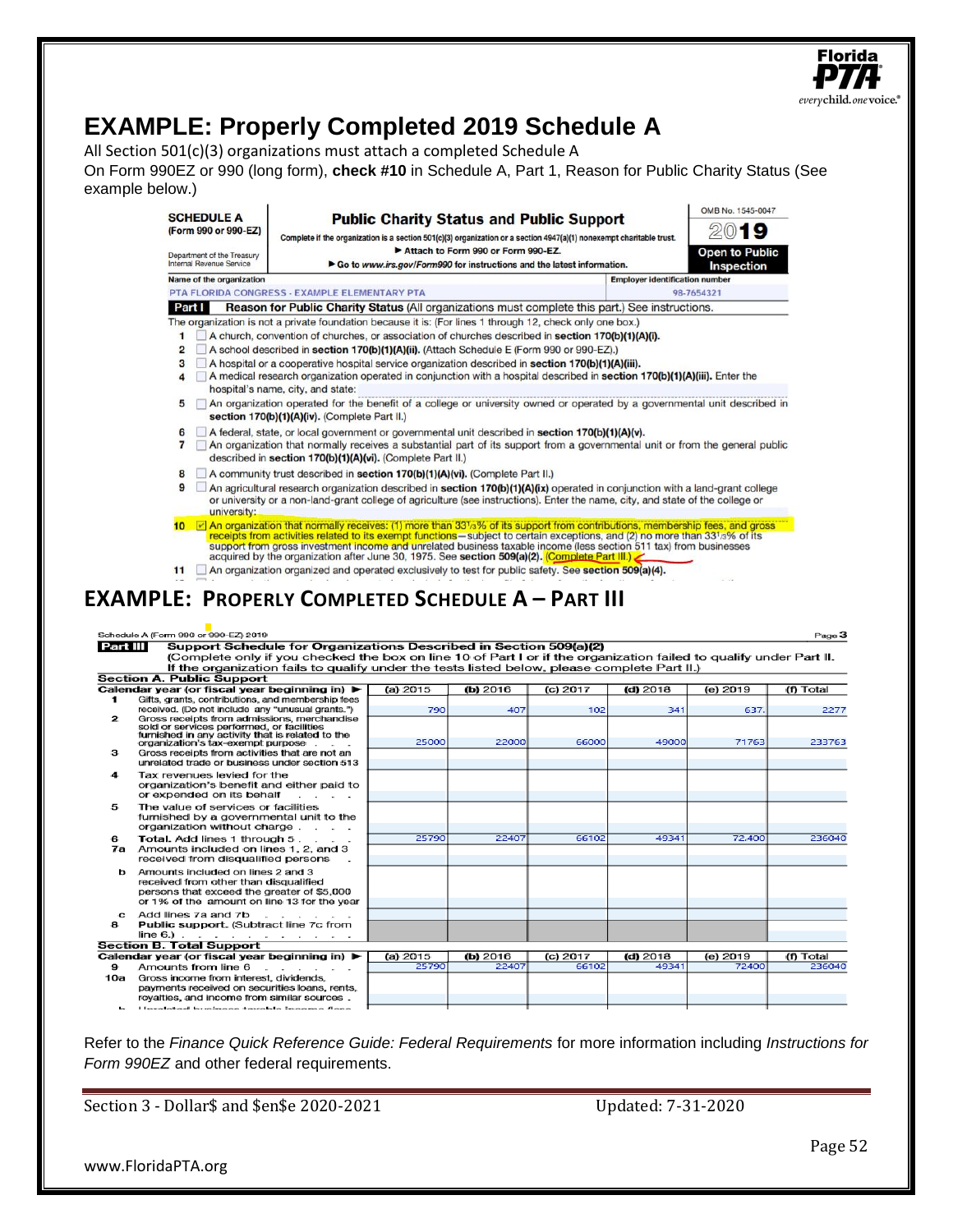

# **990N (***e-Postcard***) Filing Information**

The IRS 990N (*e-Postcard*) is for small organizations with gross receipts NORMALLY less than or equal to \$50,000. **How do I file Form 990-N, the** *e-Postcard***?'**

**See IRS Step-by-Step Guide to file Form 990N on the Florida PTA Website.**

Use the Form 990-N Electronic Filing system (e-Postcard) to electronically submit Form 990-N, *Electronic Notice (e-Postcard) for Tax-Exempt Organizations Not Required to File Form 990 or Form 990EZ*.

**FORM 990N (e-Postcard) can be accessed at this link on the IRS website:** https://www.irs.gov/charities-non-profits/annual-electronic-notice-form-990-n-forsmall-organizations-faqs-how-to-file

## **FILINGS & IRS NOTICES**

Whenever the IRS sends a notice or writes to your PTA, always answer immediately. If a number is provided to contact them regarding the notice, call them immediately and follow-up with written correspondence as requested. Never ignore an IRS notice, penalty or inquiry. Keep copies of all correspondence. It is good practice to send written responses, certified mail, with confirmation of receipt. When mailing a 990 tax return or a response to an IRS notice or penalty, note on the certified mail receipt what is inside the envelope? For example: Amended 2016 990EZ and Schedule A and G. This also gives proof of what you actually mailed.

**The IRS and Florida PTA both REQUIRE each local unit chartered under Florida PTA to provide a complete, signed and dated copy of their filed 990, including all schedules and attachments.** If you are filing the 990N (e-Postcard) you are required to forward a copy of the IRS filing receipt showing the filing status as "accepted." Immediately upon completion (and AFTER filing the 990 with the IRS), you are required to forward a copy to Florida PTA. Via U.S. Mail (1747 Orlando Central Parkway, Orlando 32809); via FAX: 407-240-9577 or by email to: 990@floridapta.org.

## **LOBBYING AND POLITICAL ACTIVITIES**

A 501(c)(3) organization may conduct a limited amount of lobbying activity but is prohibited from intervening in any political campaign activities (all PTA bylaws also preclude a PTA from political activity as we are a non-partisan association).

*PTAs Cannot: Endorse candidates or a political party for public office. Invite only one candidate or political party in an election to speak to the PTA. Ask candidates to sign pledges on any issue (tacit endorsement). Tell PTA members to only vote for a candidate who supports "X" position. Distribute any campaign materials on behalf of a candidate. Wear campaign buttons or t-shirts during a PTA meeting.*

The IRS defines lobbying as *an attempt to influence legislation and legislation includes action by Congress, state legislatures, local councils or similar governing bodies, with respect to acts, bills, resolutions or similar items (such as legislative confirmation of appointive officers). An organization is considered to be attempting to influence legislation if it contacts, or urges the public to contact, members or employees of a legislative body for the purpose of proposing, supporting or opposing legislation, or if the organization advocates the adoption or rejection of legislation.*

Section 3 - Dollar\$ and \$en\$e 2020-2021 Updated: 7-31-2020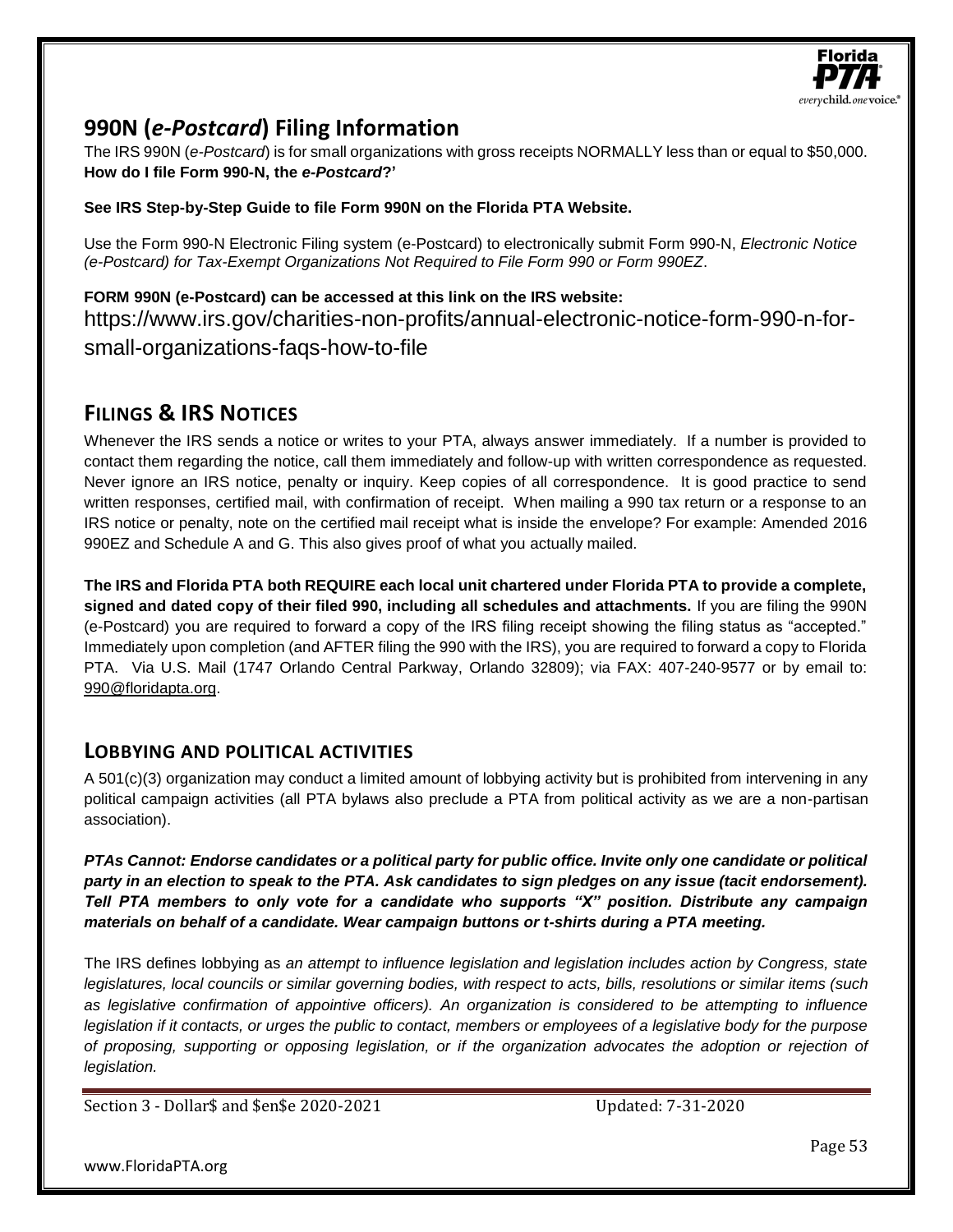

Refer to the *Finance Quick Reference Guide: Additional Important Information* for additional information on *Lobbying* and *Appropriate Legislative Activities* contact the Florida PTA State Office at any time if you have questions or need additional information or guidance.

Caution, verify your insurance policy is valid before conducting a lobbying related activities or events.

## **UNRELATED BUSINESS INCOME (UBI) – FILE FORM 990-T**

The law requires nonprofits to report unrelated business activities **when UBI gross receipts are at least \$1,000 collectively** by filling IRS form 990-T and pay taxes on such income. Nonprofits also risk losing their tax-exempt status if such activities become the primary focus and make the tax-exempt mission secondary.

IRS Definition: For most 501(c)(3) organizations, an activity is an **unrelated business**, and subject to **unrelated business income UBI** tax, if it meets three requirements:

- 1. The activity constitutes a trade or business
- 2. The trade or business is regularly carried on, and
- 3. The trade or business is not substantially related to the exercise or the performance of the organization's exempt purpose.

Note: Trade or business includes any activity carried on to produce income from selling goods or performing services. **The income from most PTA fundraising activities is exempt from federal income taxes and NOT considered UBI:**

- When a PTA activity is only conducted once per year.
- When the work at an event is substantially conducted by PTA volunteers.

#### UBI Exceptions:

It would not be UBI if PTA volunteers run a PTA store or volunteers count and submit box tops. Also, the income from sales of **donated merchandise** (such as used uniforms) is exempt from federal income tax. A local unit reported UBI due to the number of restaurant nights. However, if they issue a Form W9 to the restaurant, the proceeds are classified as a donation to the PTA (not subject to UBI) verses earned income payment (which would be considered UBI).

**Contact the Florida PTA State Office if you need assistance in determining if an activity would be subject to UBI tax. Again, you must file IRS Form 990-T and pay income tax on receipts of UBI over \$1,000 in one fiscal year.**

# **New IRS 990 Information – Stay Exempt News**

Please visit this IRS website created especially for  $501(c)(3)$  organizations at this link for extensive information on current IRS updates and new requirements: **<https://www.stayexempt.irs.gov/>**

# **TAX EXEMPT ORGANIZATION SEARCH (FORMERLY SELECT CHECK)**

Section 3 - Dollar\$ and \$en\$e 2020-2021 Updated: 7-31-2020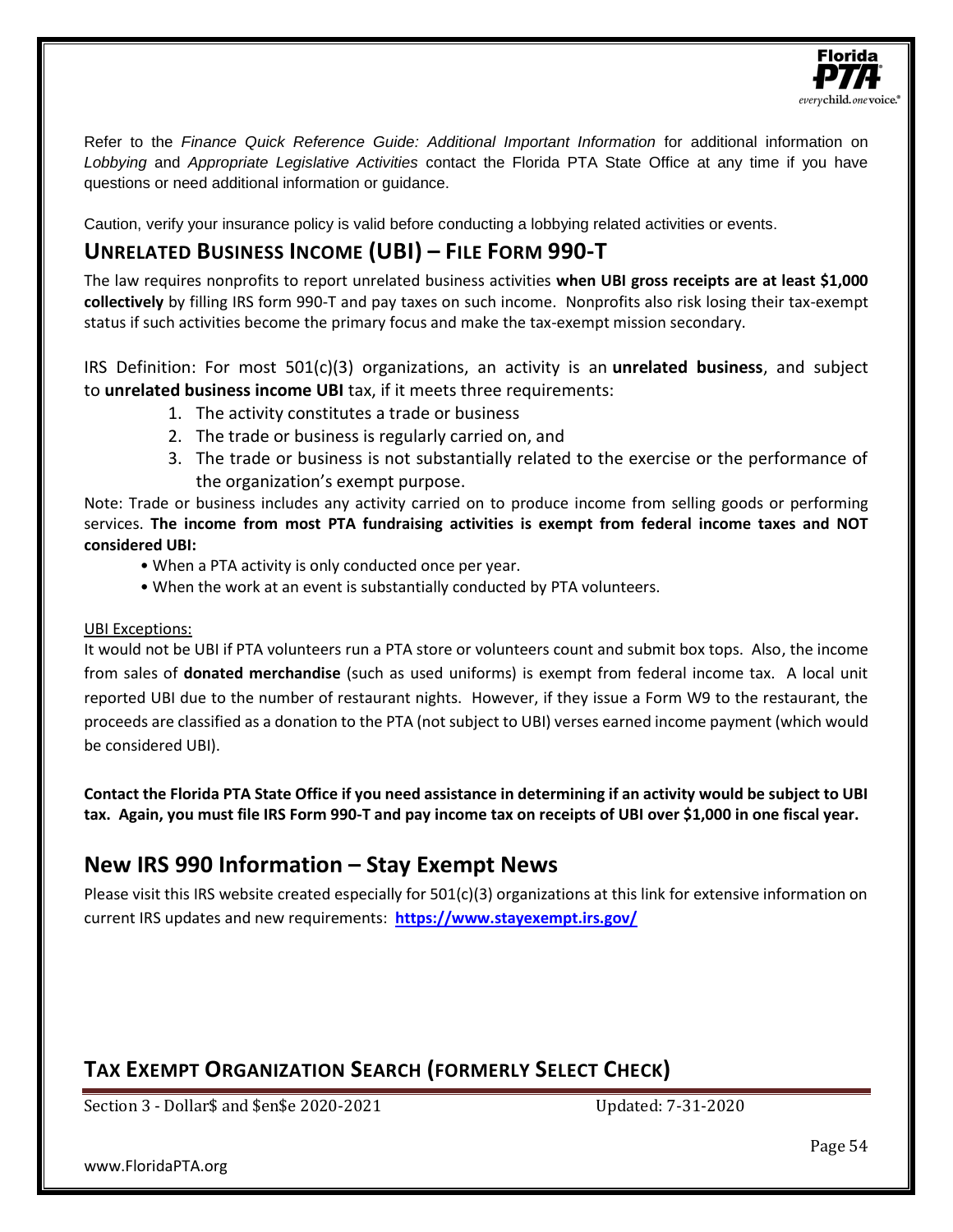

# **PROVIDES 990N (E-POSTCARD) FILING STATUS**

#### **https://www.irs.gov/charities-non-profits/tax-exempt-organization-search**

You can query the following information at the above link on the IRS website:

- Confirm if an organization is eligible to receive tax-deductible contributions. Exception: If an organization has a "group number" for which it is associated, such as a PTA they will not be found using this search option. The parent group would need to confirm eligibility, such as Florida PTA for our local units.
- Determine if an organization had ever had their nonprofit status revoked.
- View information included in an organization's 990-N (*e-Postcard*)
- In most cases, a complete copy of an organization's Form 990EZ or Form 990 (long form) can be viewed here as well.
- If the EIN has been revoked and reinstated with the IRS, the reinstatement determination letter is posted here as well.

## **GUIDESTAR - PROVIDES NONPROFITS WITH 990EZ AND 990 FILING STATUS**

Although most Form 990EZ and Form 990(long forms) are now posted in the IRS website, all Form 990EZ and Form 990 filings are posted on GuideStar. GuideStar is a 501(c)(3) public charity that collects, organizes, and presents information on IRS-registered nonprofit organizations. They are not a charity evaluator or a watchdog, they simply provide the information in an easy-to-understand format while remaining neutral. GuideStar is the most complete source of information about U.S. charities and other nonprofit organizations there is.

GuideStar can also be used to confirm 501(c)(3) status of an EIN (Employee Identification Number), regardless if it is associated with a "Group Exemption Number" or not.

# **501(C)(3) DETERMINATION LETTER**

Local unit PTAs in good standing with Florida PTA and the IRS may Request a Determination Letter, online on our website at this link:

<https://floridapta.org/501c3-determination-letter-request/>

**Following are the four types of 501(c)(3) determination letters that are available to request:**

- 1 Legal Banking Letter (needed to open a new bank account);
- 2 Form DR5 (Needed to apply for Florida Sales Tax Exemption Certificate of Exemption-Form DR-5);
- 3 Standard 501(c)(3) letter for donation requests;
- 4 Set up Stripe Account through MemberHub.

PTAs chartered by Florida PTA are added to the Florida PTA IRS Group Exemption List (GEN 2149) and are thereby subordinates covered under the Central Organization, Florida PTA. Your PTA 501(c)(3) Federal Income tax-exempt status is

Section 3 - Dollar\$ and \$en\$e 2020-2021 Updated: 7-31-2020